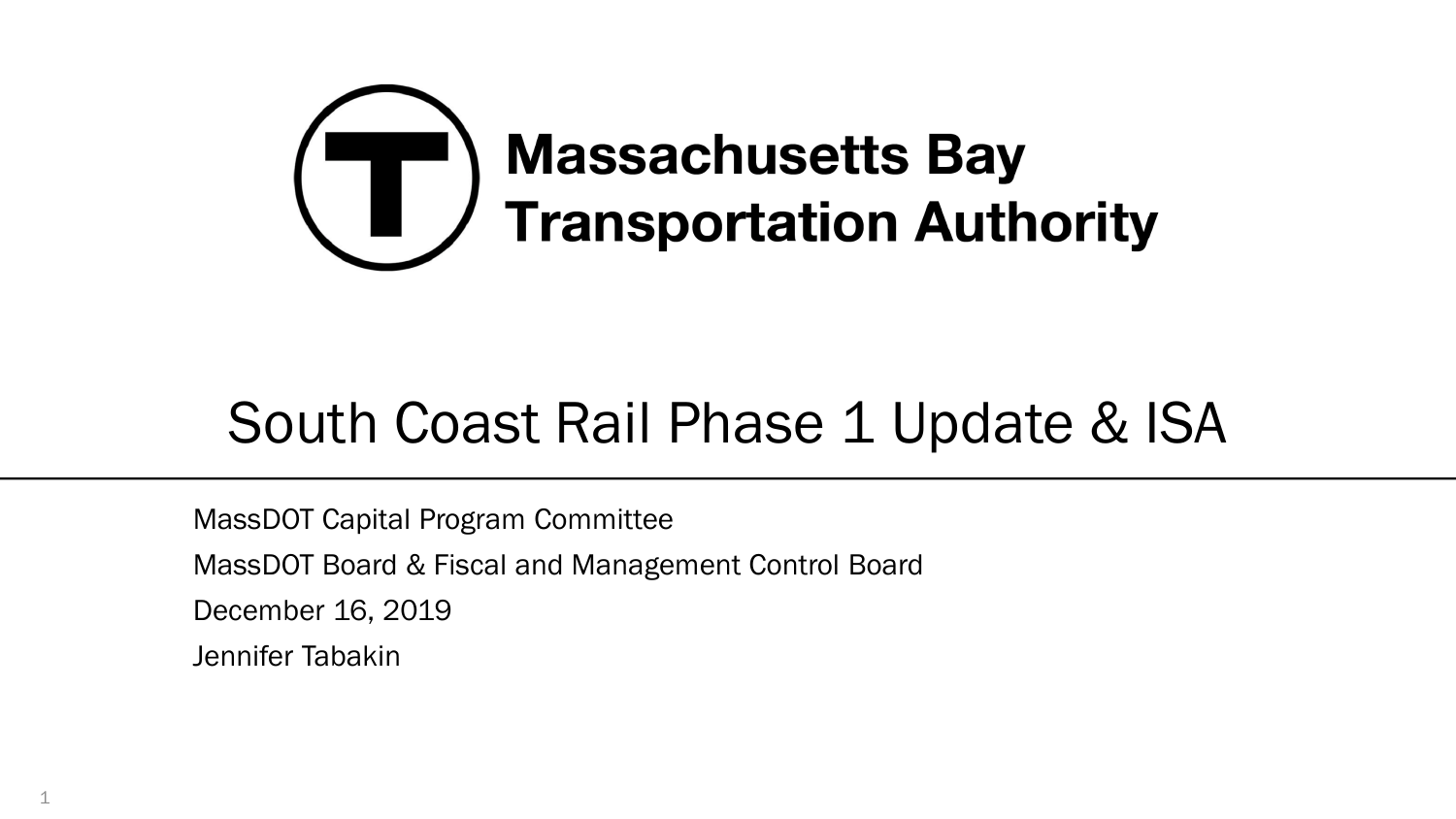### Request for Board Authorization

- This presentation will provide an update on the current status of the South Coast Rail program and request approval to amend the Interagency Service Agreement (ISA) to transfer funds from MassDOT to the MBTA to execute SCR phase 1 construction.
- At its September 16<sup>th</sup> meeting, the FMCB voted to consolidate the management and administration of the SCR Program with the MBTA.
- Today, we are requesting support to increase the South Coast Rail ISA by \$632,750,000.
- This action will establish a funding contract for all of phase 1 construction and transfer dollars from MassDOT to the MBTA.
- This administrative action will allow the MBTA to have the funds in place in order to start the procurement process to award the construction contracts for SCR Phase 1.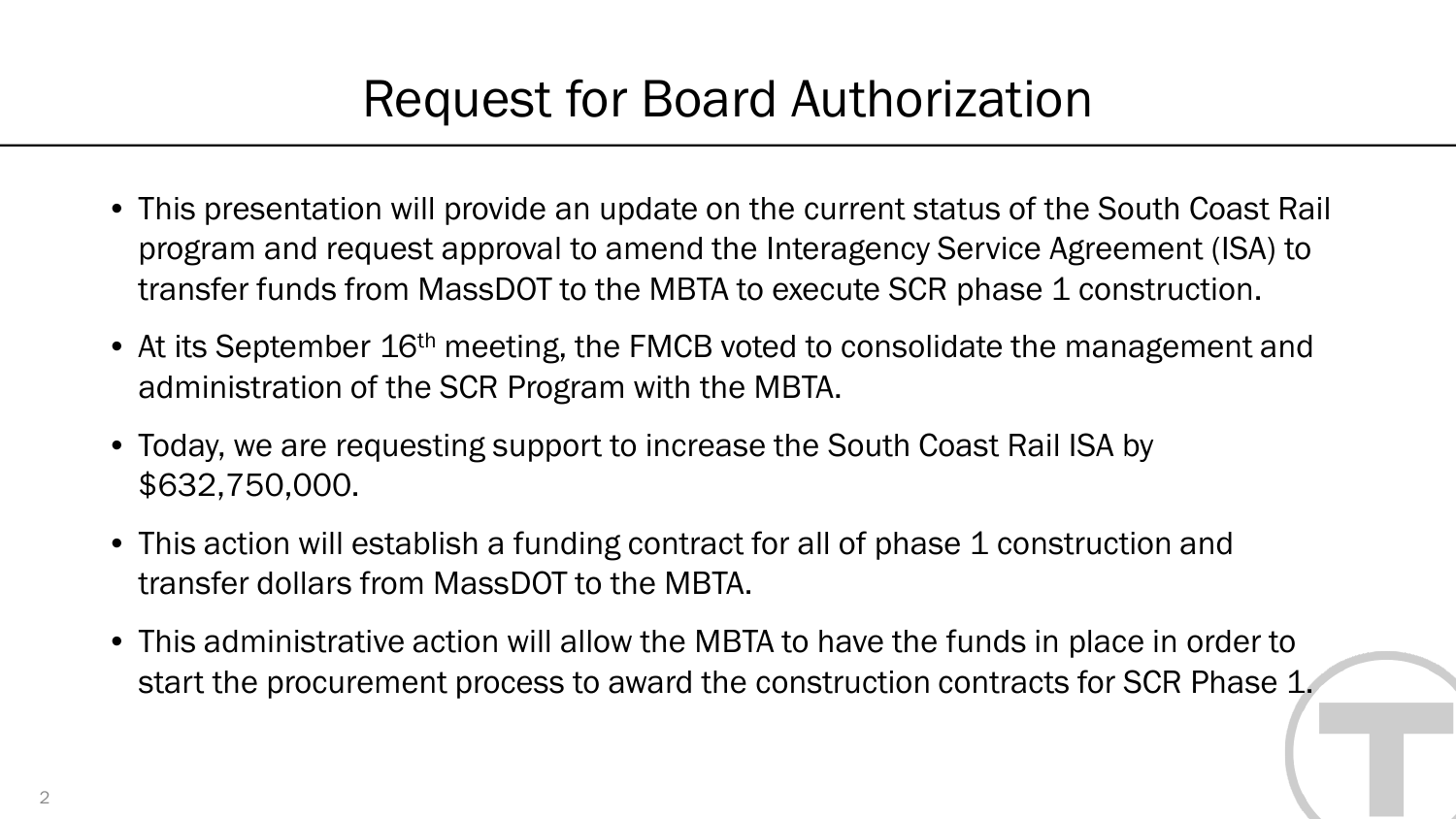### ISA Request Overview

- 1. \$601,700,000 for phase 1 construction, including Fall River Secondary, Middleborough Secondary/New Bedford Main Line, and systems
- 2. \$8,575,000 for New Bedford pedestrian bridge
- 3. \$7,800,000 for off-site traffic mitigation
- 4. \$7,000,000 for rehab of two locomotives
- 5. \$1,150,000 to fully fund land acquisition budget
- 6. \$6,525,000 to fully fund noise mitigation, force account, and traffic management

TOTAL: \$632,750,000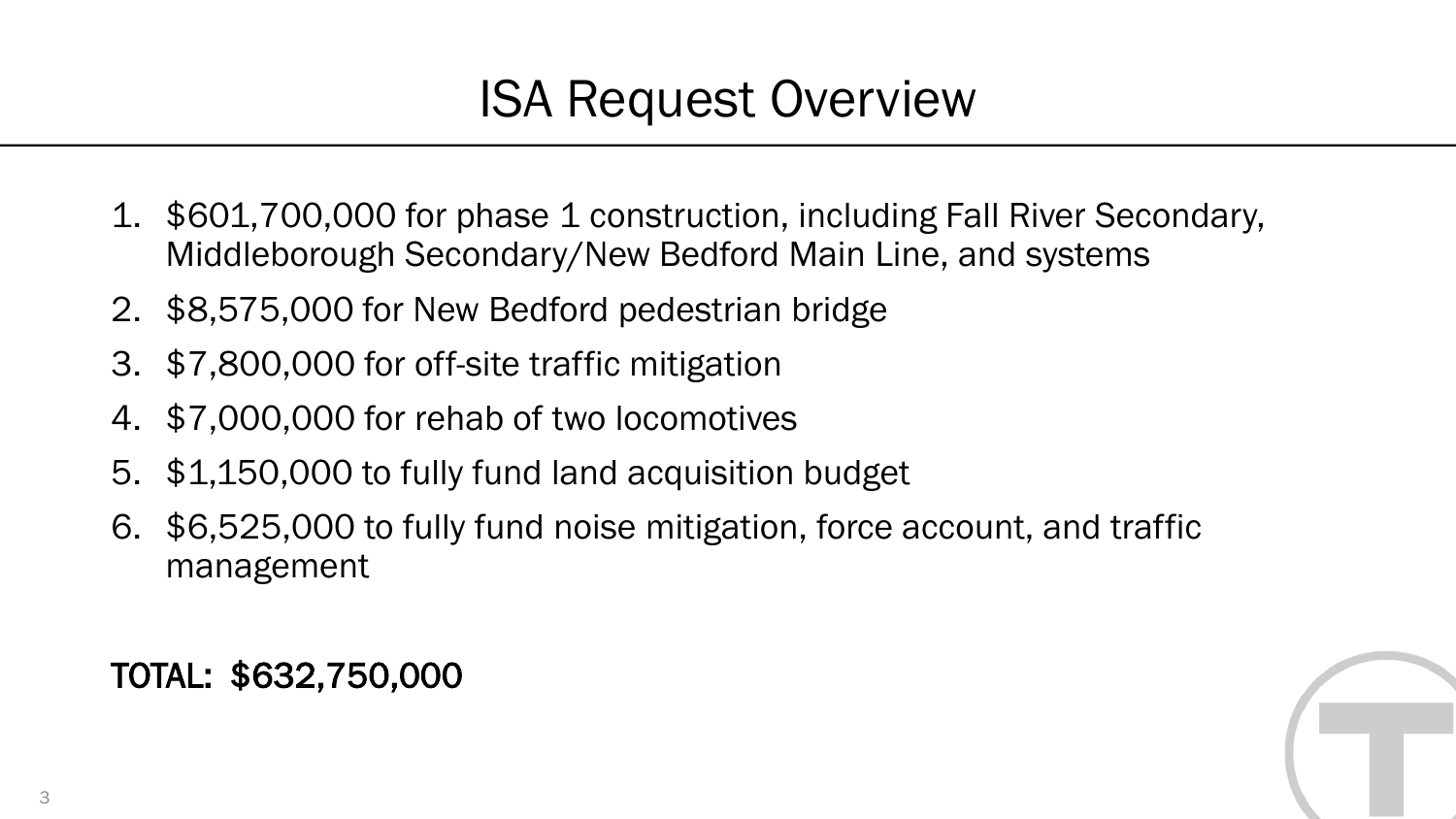### Program Management Update

#### Design Review Process

- Middleborough Secondary/New Bedford Mainline & Systems contract: PM/CM provided 90% comments to Engineer of Record, 100% submission by 12/20/2019
- Fall River Secondary: PM/CM Team design review is complete, and design set reconciled with the Engineer of Record (VHB/HNTB), Final P.S.& E. submission by 12/20/2019

### Construction Planning and Packaging

- Risk analysis workshop completed
- Constructability review complete

### Project Controls

- Monthly program schedule and cost estimates reviewed and updated
- Document Control: eBuilder's document and process control ongoing
- Budget: reporting and tracking systems in development
- Program Management Plan: reviewing drafts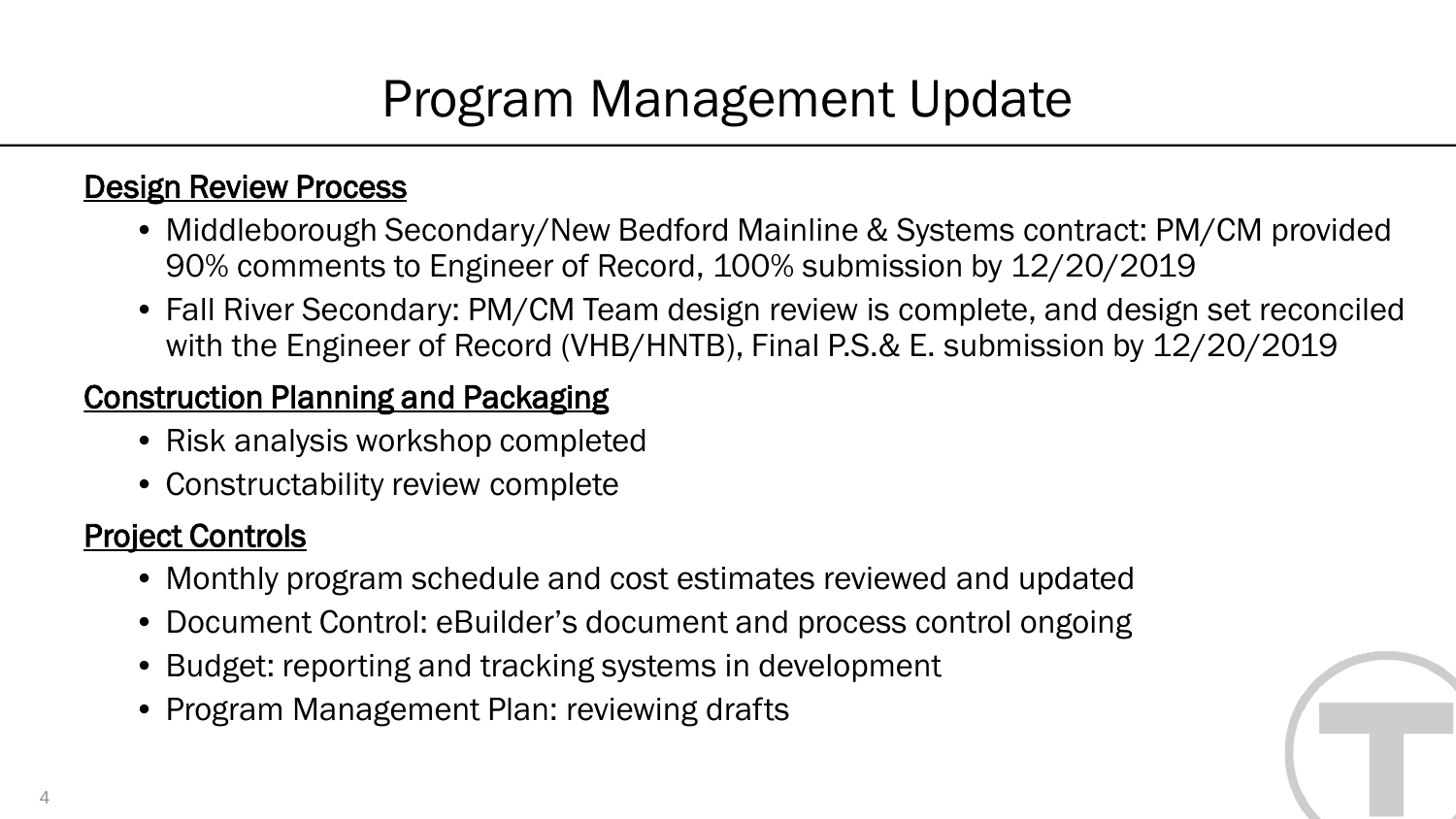# Construction Update

- Land acquisition ongoing
- Early action culverts: 36 of the 46 culverts reconstructed with substantial completion expected by January 2020
- Early action four bridges: site preparation is complete for the two Cotley River bridges ongoing



*Restored Track*

*Precast Culvert Delivery*